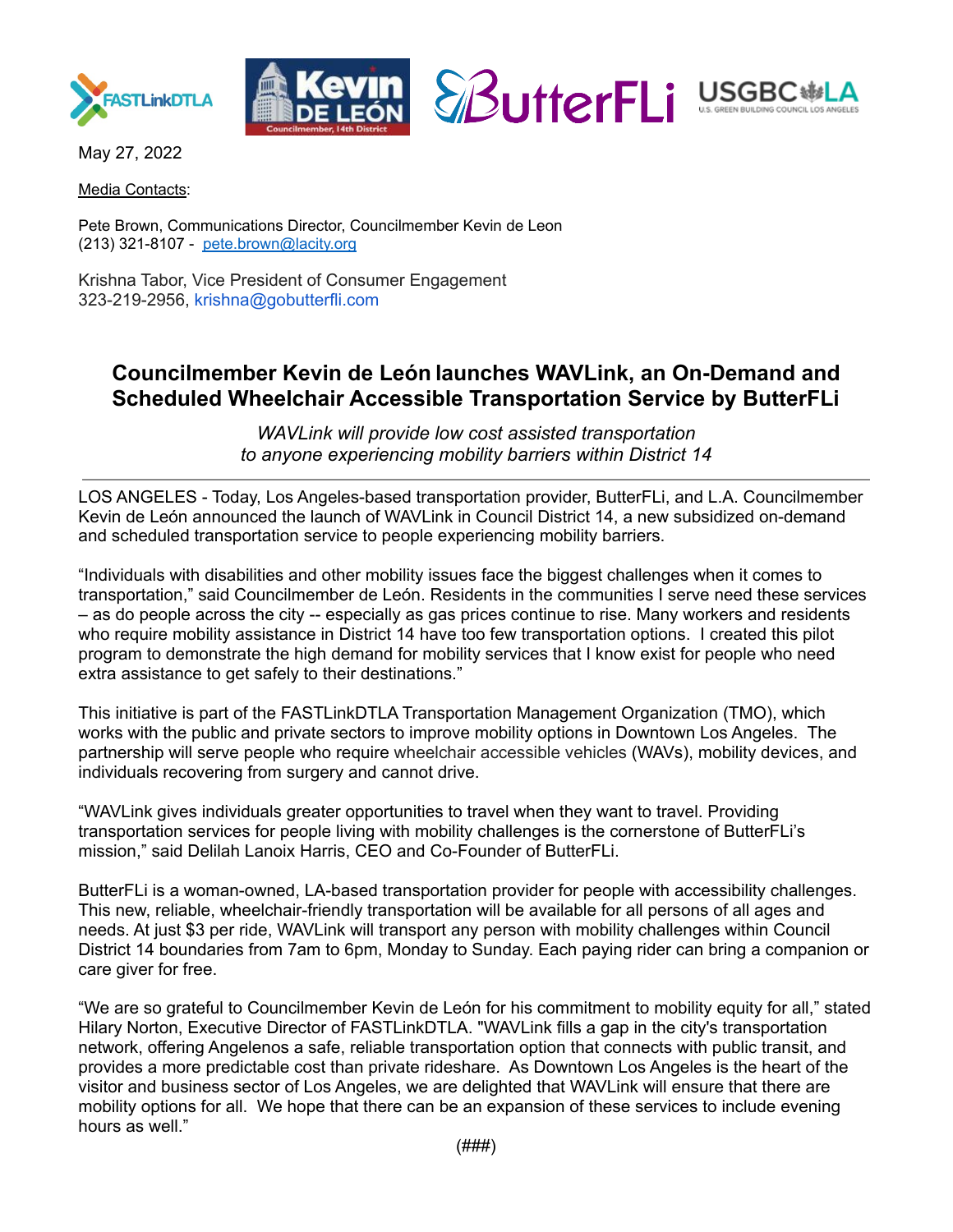To learn more about WAVLink call or visit ButterFLi's Book-a-Ride Web Portal at [www.gobutterfli.com,](http://www.gobutterfli.com) or call **855-267-2FLi (2354)** (customer care in English and Spanish)



## **About ButterFLi / WAVLink**

ButterFLi improves the lives of assisted riders, impacts the business of specialty fleets, and transforms transportation within cities and healthcare organizations through personalization and connected technology. ButterFLi's connected fleet solution aggregates existing transportation companies and greatly simplifies access to on-demand and scheduled services to an under-served community of individuals with varying mobility needs.

## **About FASTLinkDTLA**

FASTLinkDTLA Transportation Management Organization (TMO) is a non-profit working to provide transportation and mobility access services, employer/commuter strategic plans and cultivate a common voice towards improving transportation infrastructure and changing the mobility culture of Downtown Los Angeles (DTLA). FASTLinkDTLA's goals are to: 1) focus on improving and enhancing clean and safe mobility options in DTLA; 2) expand our clean air and clean fuel infrastructure; 3) create an interconnected and equitable mobility ecosystem that is accessible to all; 4) represent Downtown stakeholders with a common voice to advocate for new mobility investment; and 5) achieve a 75% mode shift away from driving alone by 2030.

## **About Councilmember Kevin de Leon**

In the course of a remarkable career, Kevin de León has been an educator, activist, community organizer, and the first Latino leader of the California State Senate in 130 years. For the last decade, Kevin represented Senate District 24, which overlaps a significant portion of Council District 14. Prior to joining the Los Angeles City Council, Kevin was a professor, senior analyst, and distinguished policymaker in-residence at the UCLA Luskin School of Public Affairs; he concurrently served as a Distinguished Fellow for Climate, Environmental Justice and Health with the USC Schwarzenegger Instituted at the University of Southern California.

The son of a single, immigrant mother, Kevin de León was elected to the California State Senate in 2010, and in 2014 he was elected by his colleagues to lead the Senate. Before his election to the Senate, Kevin served four years in the State Assembly. He was the first in his family to graduate from high school and college, attending U.C. Santa Barbara and graduating from Pitzer College with honors.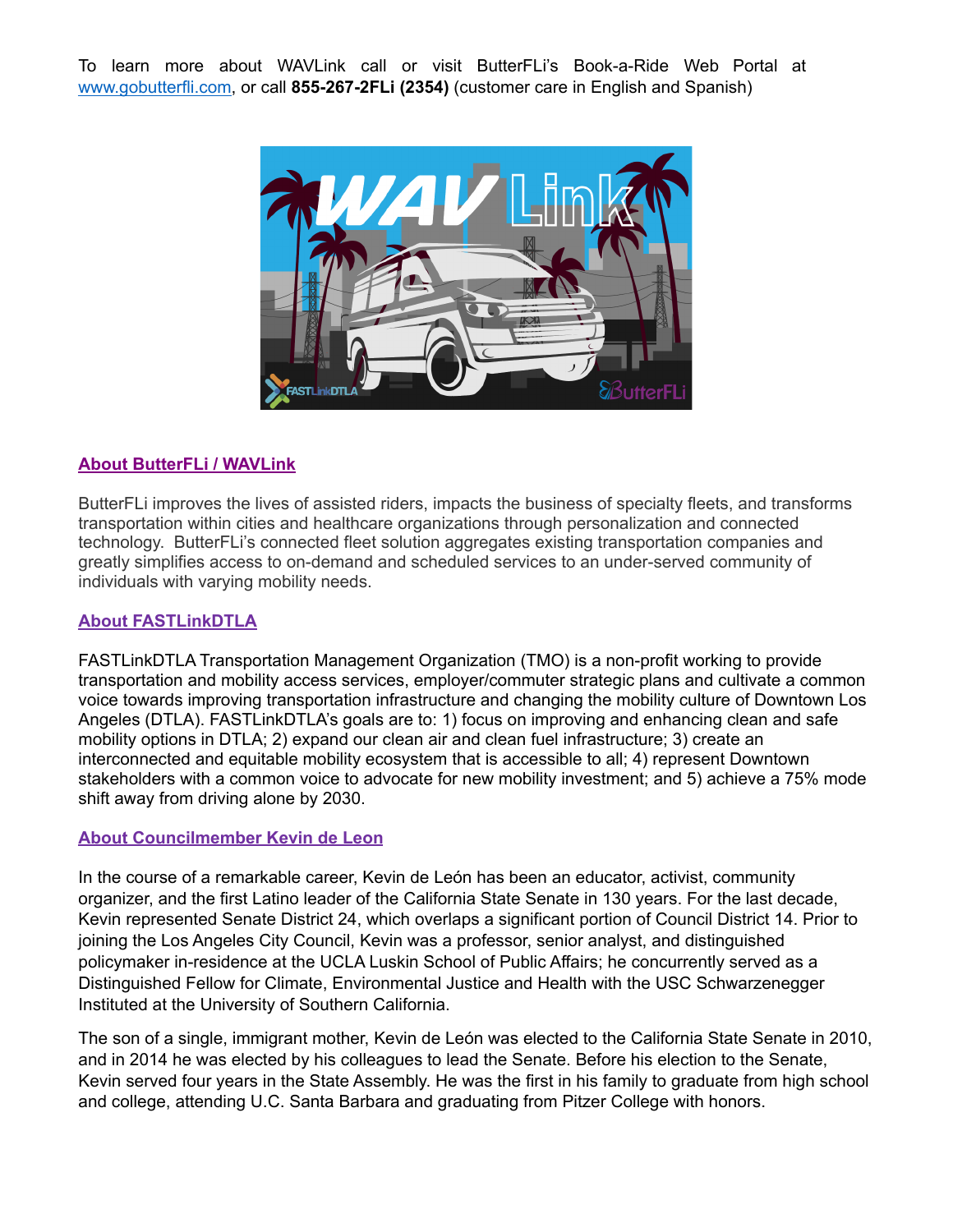

27 de mayo de 2022

Contactos:

Pete Brown, Communications Director, Councilmember Kevin de Leon (213) 321-8107 - [pete.brown@lacity.org](mailto:pete.brown@lacity.org)

Krishna Tabor, Vice President of Consumer Engagement 323-219-2956, krishna@gobutterfli.com

# **Concejal Kevin de León lanza WAVLink, un servicio de transporte accesible para sillas de ruedas a pedido y programado de ButterFLi**

*WAVLink proporcionará transporte asistido a bajo costo a cualquier persona que experimente barreras de movilidad dentro del Distrito 14*

LOS ÁNGELES - Hoy, el proveedor de transporte con sede en Los Ángeles, ButterFLi, y el concejal de Los Ángeles, Kevin de León anunció el lanzamiento de WAVLink en el Distrito 14 del Consejo, un nuevo servicio de transporte programado y bajo demanda subsidiado para personas que experimentan barreras de movilidad.

"Las personas con discapacidades y otros problemas de movilidad enfrentan los mayores desafíos en lo que respecta al transporte", dijo el concejal de León. Los residentes de las comunidades a las que sirvo necesitan estos servicios, al igual que la gente de toda la ciudad, especialmente porque los precios de la gasolina continúan aumentando. Muchos trabajadores y residentes que requieren asistencia de movilidad en el Distrito 14 tienen muy pocas opciones de transporte. Creé este programa piloto para demostrar la gran demanda de servicios de movilidad que sé que existe para las personas que necesitan asistencia adicional para llegar de manera segura a sus destinos".

Esta iniciativa es parte de FASTLinkDTLA la Organización de Administración de Transporte (TMO), que trabaja con los sectores público y privado para mejorar las opciones de movilidad en el centro de Los Ángeles. La asociación atenderá a las personas que requieren vehículos accesibles para sillas de ruedas, dispositivos de movilidad y personas que se recuperan de una cirugía y no pueden conducir.

"WAVLink da oportunidades de viajar cuando quieren viajar. Proporcionar servicios de transporte para personas que viven con problemas de movilidad es la misión de ButterFLi", dijo Delilah Lanoix Harris, directora ejecutiva y cofundadora de ButterFLi.

ButterFLi es un proveedor de transporte con sede en Los Ángeles para personas con problemas de accesibilidad. Este transporte nuevo, confiable y apto para sillas de ruedas estará disponible para todas las personas de todas las edades y necesidades. Por solo \$3 por viaje, WAVLink transportará a cualquier persona con problemas de movilidad dentro de los límites del Distrito 14 de 7 am a 6 pm, de lunes a domingo. Cada pasajero que paga puede traer un acompañante o cuidador de forma gratuita.

"Estamos muy agradecidos con el concejal Kevin de León por su compromiso con la equidad de movilidad para todos", declaró Hilary Norton, directora ejecutiva de FASTLinkDTLA. "WAVLink llena un vacío en transporte de la ciudad, ofreciendo a los Angelinos una opción de transporte segura y confiable que se conecta con el transporte público y ofrece un costo más predecible que el viaje compartido privado. Como el centro de Los Ángeles es el corazón del sector de visitantes y negocios de Los Ángeles, estamos encantados de que WAVLink se asegure de que haya opciones de movilidad para todos. Esperamos que pueda haber una expansión de estos servicios para incluir también las horas de la noche".